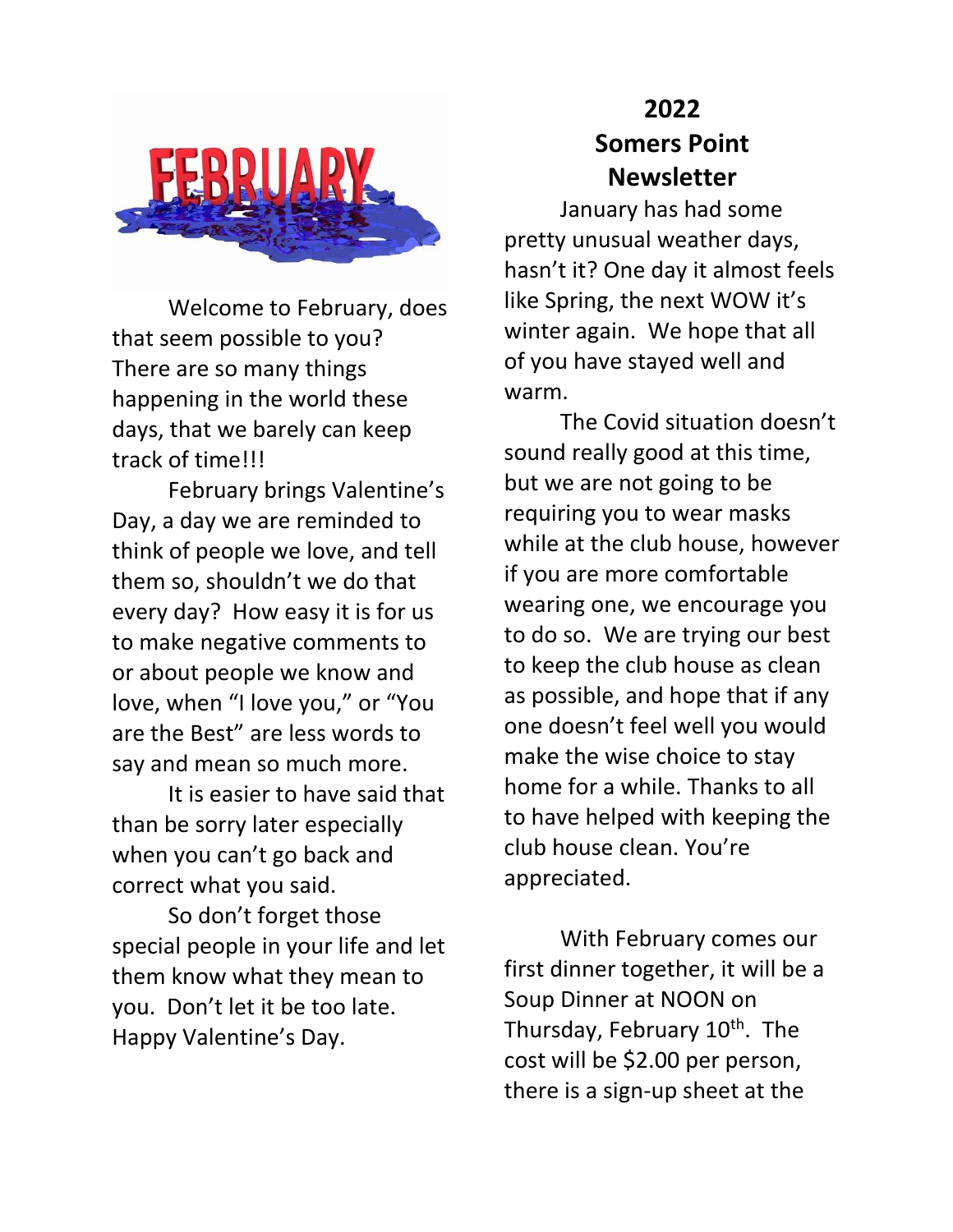Club House till the 4th, so those serving will know how much to make. Pay when you come. \*\*\*\*\*\*\*\*\*\*\*\*\*\*\*\*\*\*\*\*\*\*\*\*\*\*\*

There is also a sign-up sheet for others who would care to serve a meal by the kitchen door. Please take a look and see if there is a date, you'd be willing to serve. We have found that these meals are a great time to be together, please join us if you haven't been there before. We will still have the traditional Pot Luck meals in April and October. Funds from these meals help pay for the next one. \*\*\*\*\*\*\*\*\*\*\*\*\*\*\*\*\*\*\*\*\*\*\*\*\*\*\*

It seems there was a lot of confusion with the Garbage Service change due to lack of communication. So, keep in mind now that our pick up day is Thursday, we are asked to put our cans out on Wednesday evening, as the route times vary according to the day of the week and the driver, that way you won't be missed, we thank S-2 for all the extra stops they made during January to pick of missed cans. In talking to S-2, if you or the person who shares your can

is unable to get it out to the street, it is YOUR responsibility to call S-2 at 402-727-6806 and arrange for the driver to get the can from you garage. That is a courtesy on their part, and we thank them.

\*\*\*\*\*\*\*\*\*\*\*\*\*\*\*\*\*\*\*\*\*\*\*\*\*\*\*

Weather is a common conversation these days, is it safe or not to be outside? Everyone has to be their own judge on that, if activities are cancelled, we will try hard to let you know. The Club House winter schedule is to be open from 9-4, if the weather, is snowy, icy, or bitter cold it will not be open at all. If it is necessary to get in contact Janice B. or Rachel. Through the year, we try to have guest speakers that share with us different benefits available to Seniors. If you know of any one whom you think would interest us, please contact Rachel with the information. Also, if anyone knows someone who would entertain for us, please let her know too, we are limited on cost for that though.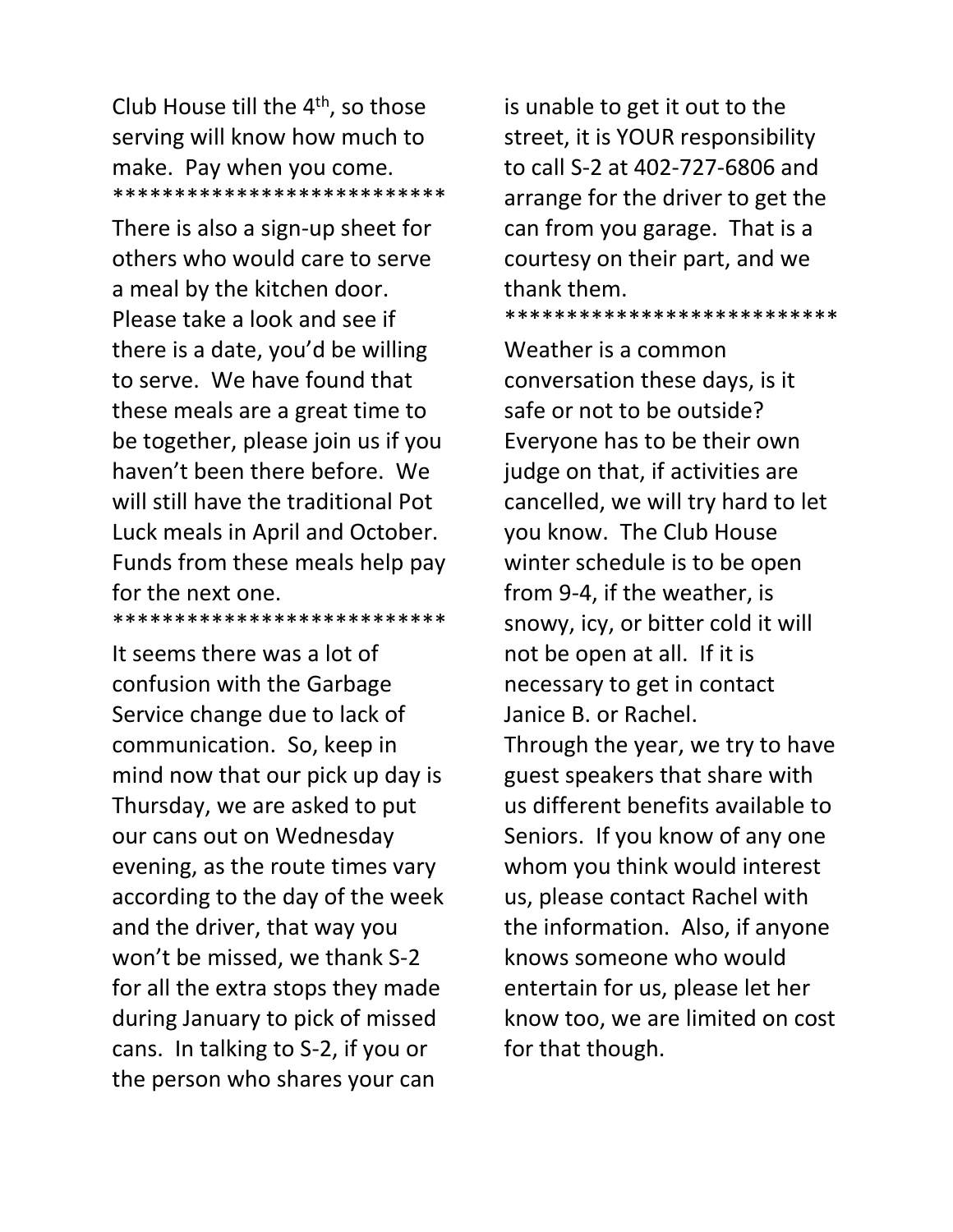## \*\*\*\*\*\*\*\*\*\*\*\*\*\*\*\*\*\*\*\*\*\*\*\*

Keeping the club house clean is very important at this time, we still need people willing to help with that throughout the year, please check the sign-up sheet for that by the kitchen and do you part, we know some people aren't able to do that, and we understand, but please consider helping if you are able. \*\*\*\*\*\*\*\*\*\*\*\*\*\*\*\*\*\*\*\*\*\*\*\*\*\*\*

The Monday afternoon water painting group will continue to meet each Monday at 2 p.m., at the club house, if you are interested, come, and see what it's all about, or call Lois O. the cost is \$1.00 a time. \*\*\*\*\*\*\*\*\*\*\*\*\*\*\*\*\*\*\*\*\*\*\*\*\*\*\*

We extend our sympathy to the family of Darlene W. upon her death. And we send get well wishes to Shirley O. after her neck surgery, and Norma M. as she recovers from a broken hip also to Marilyn H. May your recovery be quick. \*\*\*\*\*\*\*\*\*\*\*\*\*\*\*\*\*\*\*\*\*\*\*\*\*\*\*

Are you interested in getting involved in a balance therapy exercise group, if so sign up at the club house, there can be two

different choices depending on the number who sign up. \*\*\*\*\*\*\*\*\*\*\*\*\*\*\*\*\*\*\*\*\*\*\*\*\*\*\*

 Treasurer's Report Balance 1-1-22 \$225.12 Deposits: Dues \$46.00 Balance 1-15-22 \$271.12 Each resident is encouraged to pay \$5 per year to the treasury which covers club house expenses (paper productions, cleaning supplies, extra printing other than newsletter) you may send or give your dues to Marilyn B. at 1082 Bingo Balance - \$208.38 Monthly Meals - \$86.44 \*\*\*\*\*\*\*\*\*\*\*\*\*\*\*\*\*\*\*\*\*\*\*\*

Birthdays in February are: Linda R.----2nd Becky M.----3 rd Gerald S.----4<sup>th</sup> Jill P. ----6th Ray L.----8<sup>th</sup> Garry C .---- 16th Betty K.-----20th Lois 0.----27<sup>th</sup> Happy Birthday everyone! \*\*\*\*\*\*\*\*\*\*\*\*\*\*\*\*\*\*\*\*\*\*